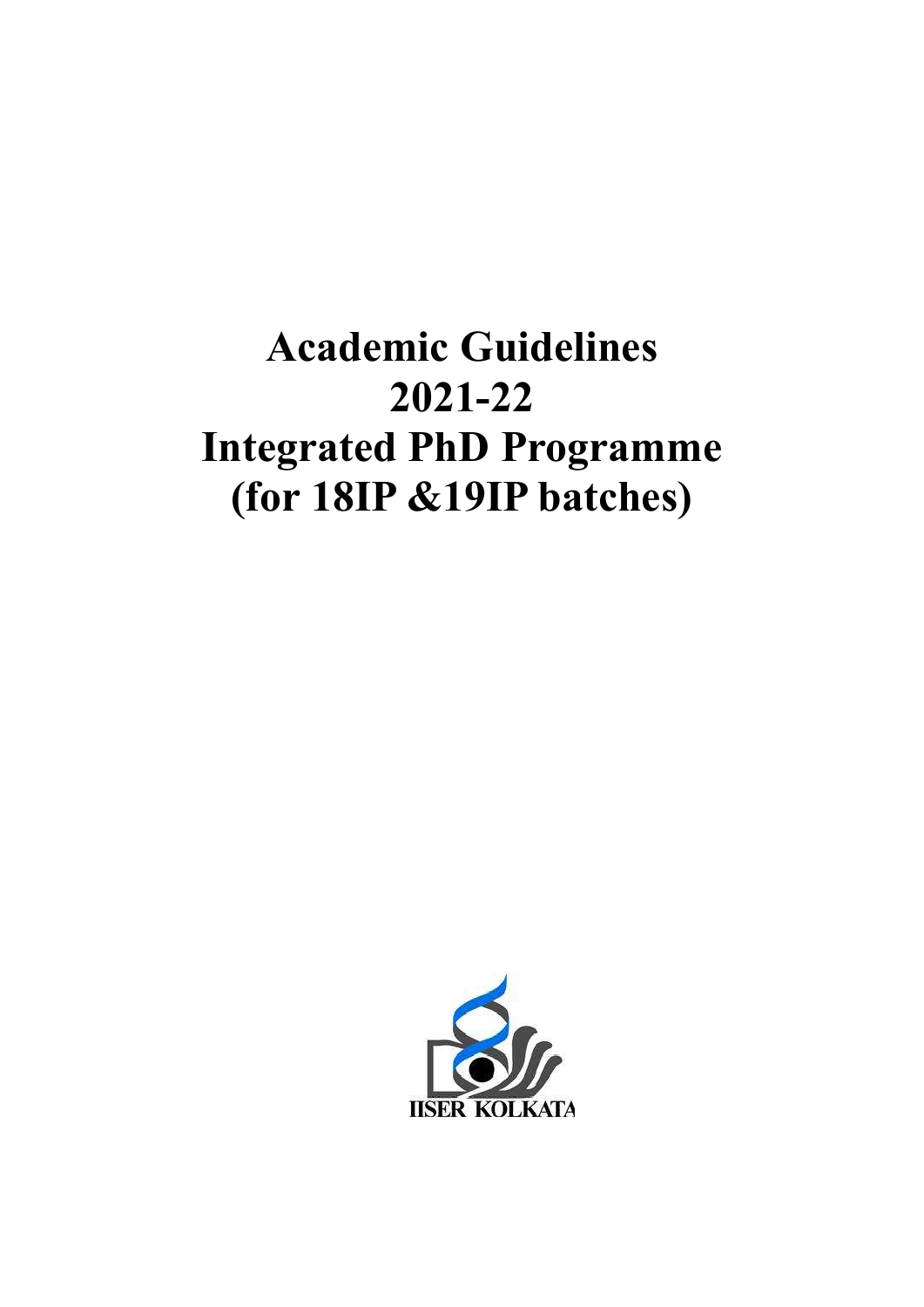## Integrated PhD Programme

## 1. Introduction:

The Integrated Doctor of Philosophy (IPhD) Programme at IISER Kolkata is aimed at attracting talented and innovative fresh undergraduate degree holders towards cutting-edge research in basic sciences. In the IPhD programme, the students are offered specialized coursework. In the Programme, they also carry out a project to acquire research and analytical skills before they embark on their research leading to the PhD thesis. At the end of the Programme students are awarded both the Master of Science and the PhD degrees.

Students are admitted through a department-level selection procedure comprising initial short listing on the basis of academic scores, a written test, and an interview.

Admission to the IPhD Programme is conducted across five departments - Biological Sciences, Chemical Sciences, Earth Sciences, Mathematics & Statistics, and Physical Sciences. The eligibility criteria for application to this Programme are uploaded in the Application Portal of the Institute website around March-April every year.

For the first two years they are treated as MS students and the rules and regulations pertaining to MS students would apply. From the 3<sup>rd</sup> year onward, they are treated as PhD students, and the rules and regulations pertaining to the PhD Programme would apply.

The following are the guidelines pertaining to this Programme.

### 2. Credit Structure:

Total minimum credit requirement for IPhD is 112 and is spread over three years. The credits are assigned to a coursework comprising regular courses and a project. Please refer to the "Courses of Study" document in the website, under 'Academic'.

#### 3. Integrated PhD (IPhD) Project:

In the IPhD Project the student should ideally commence the research work leading to the PhD degree.

The distribution of the IPhD Project over the duration of the Programme can be different for different departments. There is credit assigned to the project work in each semester in this period, and evaluation is done on the basis of a presentation and a report. A project report has to be submitted in each of the project semesters, containing a literature survey, problem statement, and a detailed account of the research results. The student will have to make a presentation before the Research Progress Committee (RPC). An RPC will be assigned to each student in the 4<sup>th</sup> semester of the IP program. The Committee will conduct the Comprehensive examination, evaluate the student's  $3<sup>rd</sup>$  year project and continue to evaluate the progress thereafter.

#### 4. Comprehensive Examination:

A comprehensive examination is defined as a means to evaluate a student's comprehensive understanding of his/her discipline, ability to pose scientific questions and grasp of the methodology of doing research. The examination will test whether the student has sufficient preparation to continue research as a PhD student.

- i. It will be held within the month of May in the  $4<sup>th</sup>$  semester of the IPhD program. If a student fails, he/she will be given a second chance by mid-July of the same semester. When a student passes the Comprehensive, he/she will be considered as a Junior Research Fellow from the beginning of the  $5<sup>th</sup>$ semester (Autumn Semester). If a student fails again, a decision will be taken on case-to-case basis.
- ii. Comprehensive examination will be conducted by the RPC upon recommendation of the concerned UGAC that a student has successfully completed two years' course work at MS level. In addition to the mandatory viva voce, a department may choose other means of evaluation, like written test.
- iii. Collection of grades of the IPhD students and updating the same in WeLearn will continue to be under the purview of the UGAC until the coursework is finished, irrespective of their comprehensive results.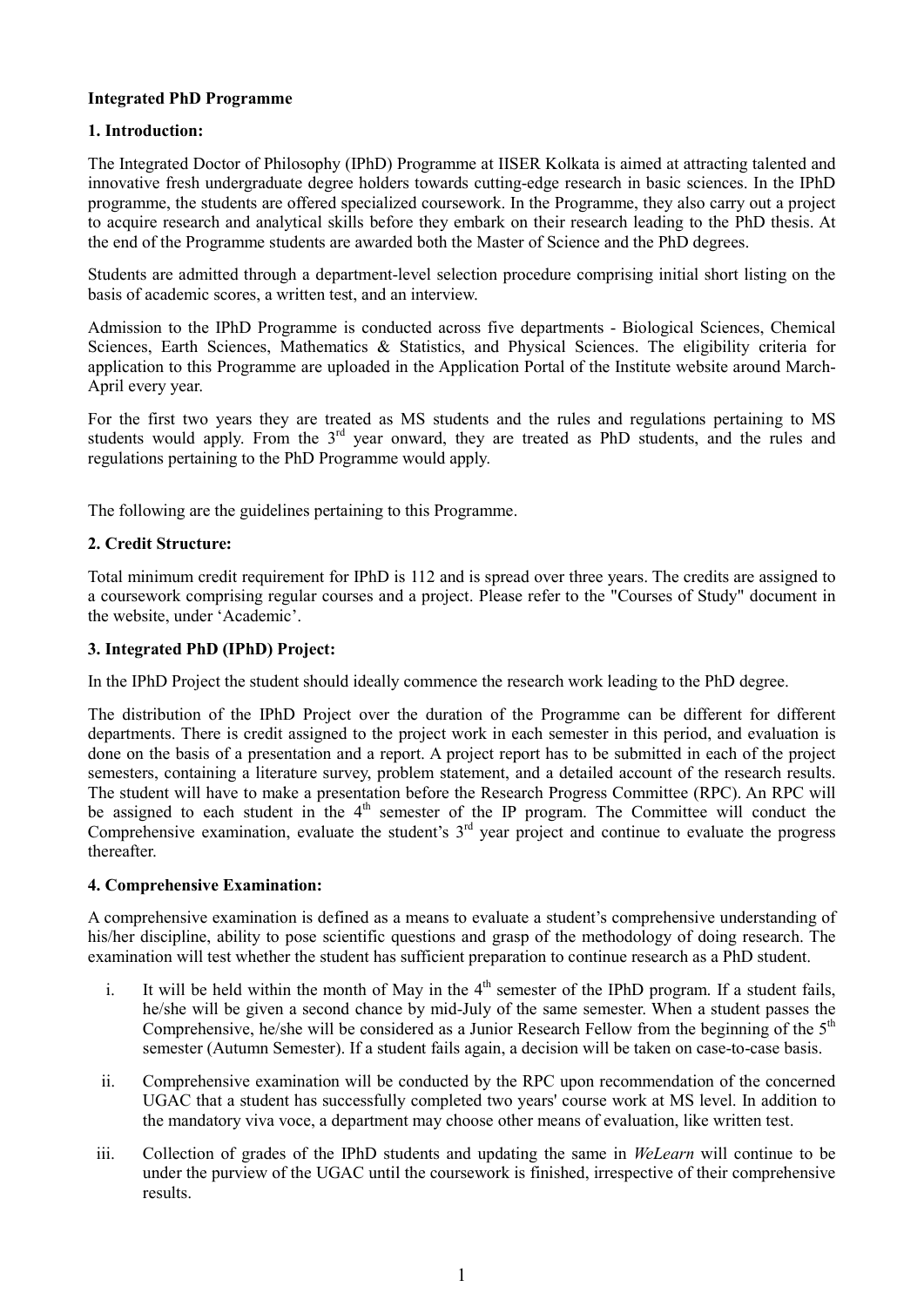iv. In case a student appearing for his/her Comprehensive Examination has other academic obligations, the academic and degree requirements of the Institute and the Programme should prevail over all other assignments.

#### 5. Supervisor:

In the semester in which the IPhD Project starts, the department PGAC committee will assign each student to a research supervisor, taking into account the following factors:

- i. The student's choice of supervisor, research interests and performance in the course work and consent of the faculty member concerned
- ii. A student may not change his/her IPhD Project Supervisor during the period of the Project, but may be assigned a co-supervisor, if approved by the supervisor.
- iii. The student may change his/her supervisor only once within the first month of the semester immediately after the completion of his/her IPhD Project work. Any further change of the supervisor is not allowed.
- iv. A student may join, with permission from the Heads of both the departments, an advisor from a department other than the student's parent department for his/her IPhD Project work starting from the  $3<sup>rd</sup>/4<sup>th</sup>$  semester. However, to continue with his/her PhD work in the other department, he/she will have to fulfil the degree requirements of the parent department (including the Comprehensive Examination, and he/she will have to take a minimum of two courses from the PhD coursework of the other department. In addition, he/she will be assigned a Program Advisor from his/her parent department. His/her PhD degree will be awarded from his/her parent department.

### 6. Fellowship Structure:

- i. An IPhD student will get the basic scholarship (12,400/-per month w.e.f. 01.04.2019 from 18IP batch) for the first two years (month of August in the 1st year to the month of July in the second year) provided his/her CGPA does not fall below 6.0 and/or he/she does not have any backlog. The scholarship will be restored if the CGPA goes above 6.0 in the subsequent academic year.
- ii. The student will be entitled to get the Institute JRF Scholarship (PhD scholarship) provided that he/she has passed the Comprehensive Examination. The entitlement starts from the third year (month of August in the 5th semester).
- iii. Upgradation to the SRF position and fellowship will be governed by the rules of the Institute-funded PhD Programme. An IPhD student will be eligible for SRF upgradation at the end of the fourth year, if it is recommended by the Research Progress Committee.
- iv. IPhD Students admitted till 2019 will be entitled to get full fellowship for a total period of 7 years (2 years MS+ 5 years PhD).

# 7. External Funding:

- i. IPhD students are strongly encouraged to apply for external fellowships (such as CSIR, UGC, INSIPRE etc.). However, an IPhD student cannot activate his/her external research fellowship unless he/she qualifies the Comprehensive Examination conducted by the concerned Research Progress Committee (RPC).
- ii. If an IPhD student activates his/her external fellowship before completing the credit requirement of the IPhD Programme, but eventually fails to clear one or more of the required courses or the IPhD Project up to the end of his fourth year after admission, the student will have to quit the Programme regardless of the fate of his/her external fellowship.

# 8. Promotion Policy:

Please refer to BS-MS promotion policy of the BS-MS Academic Guidelines.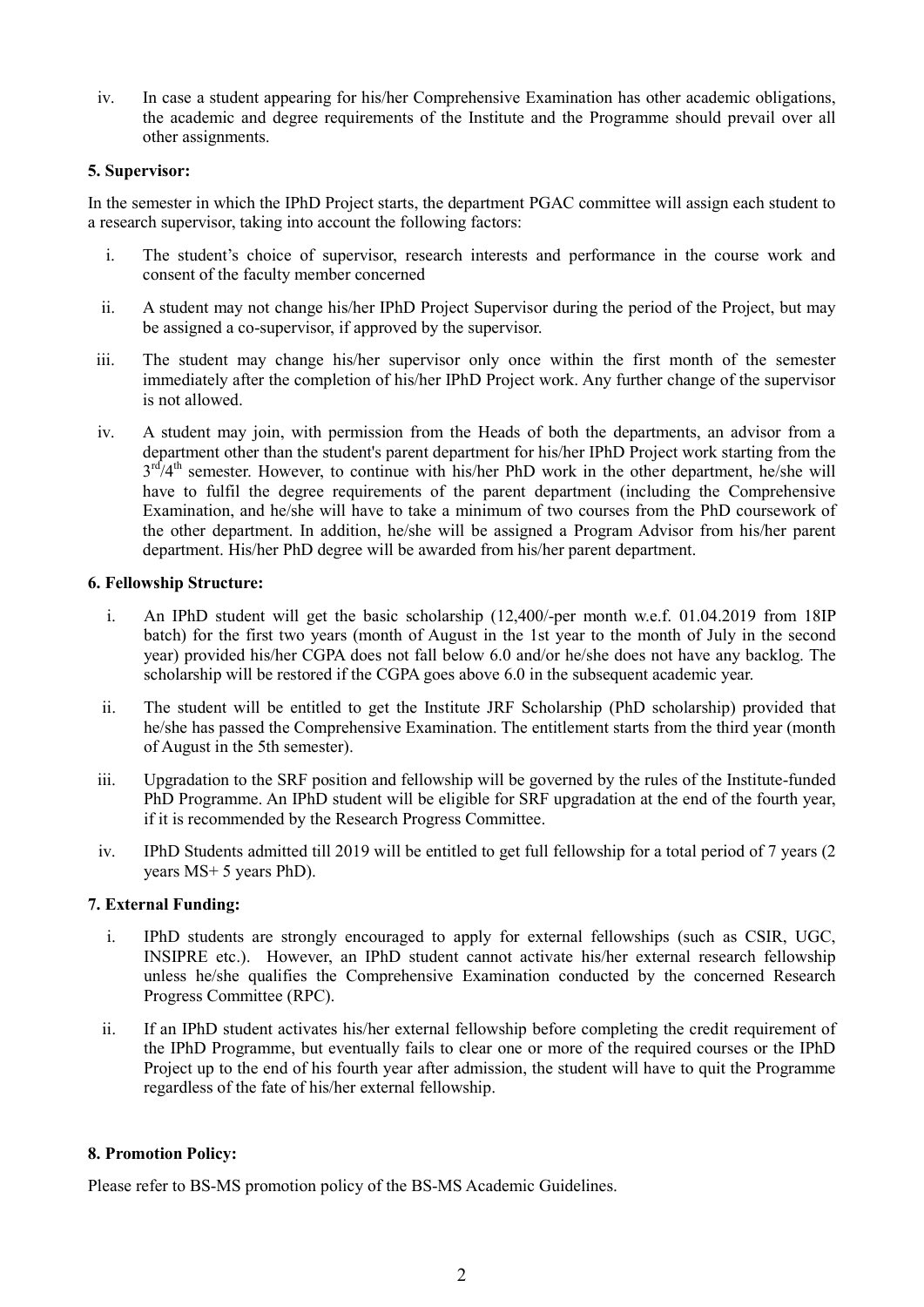#### 9. Termination of studentship:

Please refer to BS-MS promotion/termination policy of the BS-MS Academic Guidelines.

### 10. PhD Thesis:

- i. Once the student passes the Comprehensive Examination, she/he will be considered as an Institute JRF from the beginning of the third year.
- ii. Once the credit requirement (112 credits) is completed, the rest of the IPhD Programme will be regulated by the guidelines of the PhD Programme.
- iii. The PhD Thesis of an IPhD student may not be submitted and defended before the end of the fourth year after admission, and the PhD degree may not be awarded before the Convocation at the end of the fourth year.
- iv. The format of the thesis will be the same as prescribed for the PhD students.

# 11. Master's Degree:

- i. The IPhD Programme in IISER Kolkata is a PhD Programme, and the Institute expects the students of this Programme to finish their PhD in the Institute. A successful defence of the PhD thesis is qualification for the award of both Master's (MS) and PhD degrees.
- ii. However, an Integrated PhD student is eligible to receive a Master's degree (MS) from the Institute if he/she completes all 112 credits with grade D or above and qualifies the Comprehensive Examination. The degree, nevertheless, will not be awarded unless the student quits the Programme and solicits the degree.
- iii. The Master's degree will be awarded only at the Convocation ceremony. The student who has fulfilled or is expected to fulfil the eligibility criteria for the Master's degree during a Spring semester, and intends to receive the degree in the Convocation ceremony, must state his/her willingness to quit the Programme. A Master's degree may be awarded to such students in the following Convocation subject to the Senate's approval.
- iv. IPhD students who shall request for MS degree for an early exit from the Programme (post-MS), should submit their MS Project Report .

13. Registration: Registration of IPhD students admitted till 2019 will be valid for 7 years.

14. Orientation: Each department conducts an orientation for the fresh batch of IPhD students, normally within two working days of IPhD registration. During the orientation the concerned HoD welcomes the students and introduces them to the departmental UGAC Convener. The students are briefed about the course choices, department's activities and about general IPhD rules. The students have to register to the courses of the semester before the commencement of classes, avoiding timetable clashes.

15. After Completion of PhD degree students admitted under IPhD Programme have to submit one special declaration along with the general declaration submitted by the students admitted under PhD Programme. The Senate approved format of the same is given below.